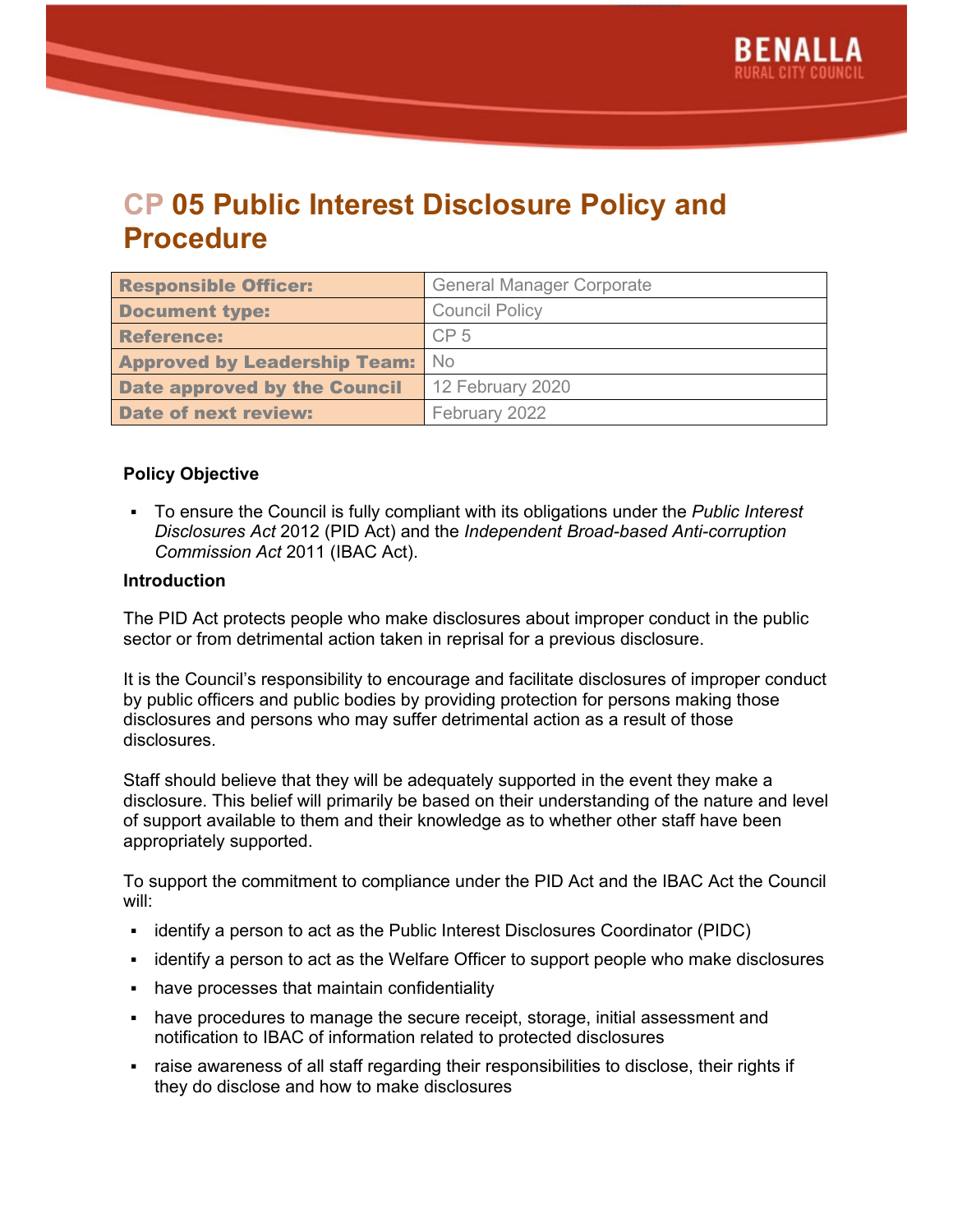- provide a process to manage the welfare of people who have made a disclosure, those who are the subject of a disclosure and potential witnesses
- educate all staff in relation to the welfare supports available
- make the policy and procedure available for public inspection including publication on the Council website
- collect statistics on protected disclosures to include in the Annual Report.

#### **Protections provided under the PID Act to disclosers**

A person who makes a public interest disclosure is:

- not subject to any civil or criminal liability or any liability arising by way of administrative process (including disciplinary action) for making the disclosure
- exempted from confidentiality provisions in any other Act, oath, rule of law or agreement restricting the disclosure of information
- protected from defamation action
- protected from detrimental action if the disclosure forms a part of the reason for the detrimental action
- limited liability for legal costs

A reporting individual is still responsible for their own conduct if corrupt.

#### **Outline of process for making a disclosure**

Detailed information regarding the making, handling and assessing disclosures is provided in the companion document *Public Interest Disclosures Procedure.*

For a disclosure to be a public interest disclosure it must be made in accordance with the requirements of Part 2 of the PID Act and in accordance with the procedure outlined below:

| Who can make a disclosure          | Disclosures can only be made by natural person(s), not<br>companies, businesses                                            |
|------------------------------------|----------------------------------------------------------------------------------------------------------------------------|
| How to make a disclosure           | Must be made verbally, in writing, or in some cases,<br>online. It may be made anonymously. It must be made<br>in private. |
| Who to make a disclosure to        | Disclosures can only be made to specified persons                                                                          |
| Who disclosures can be made about  | Must be made only about the conduct of public bodies<br>or public officers performing public functions                     |
| What disclosures can be made about | Must be about improper conduct or detrimental action<br>taken against a person in reprisal for making a<br>disclosure      |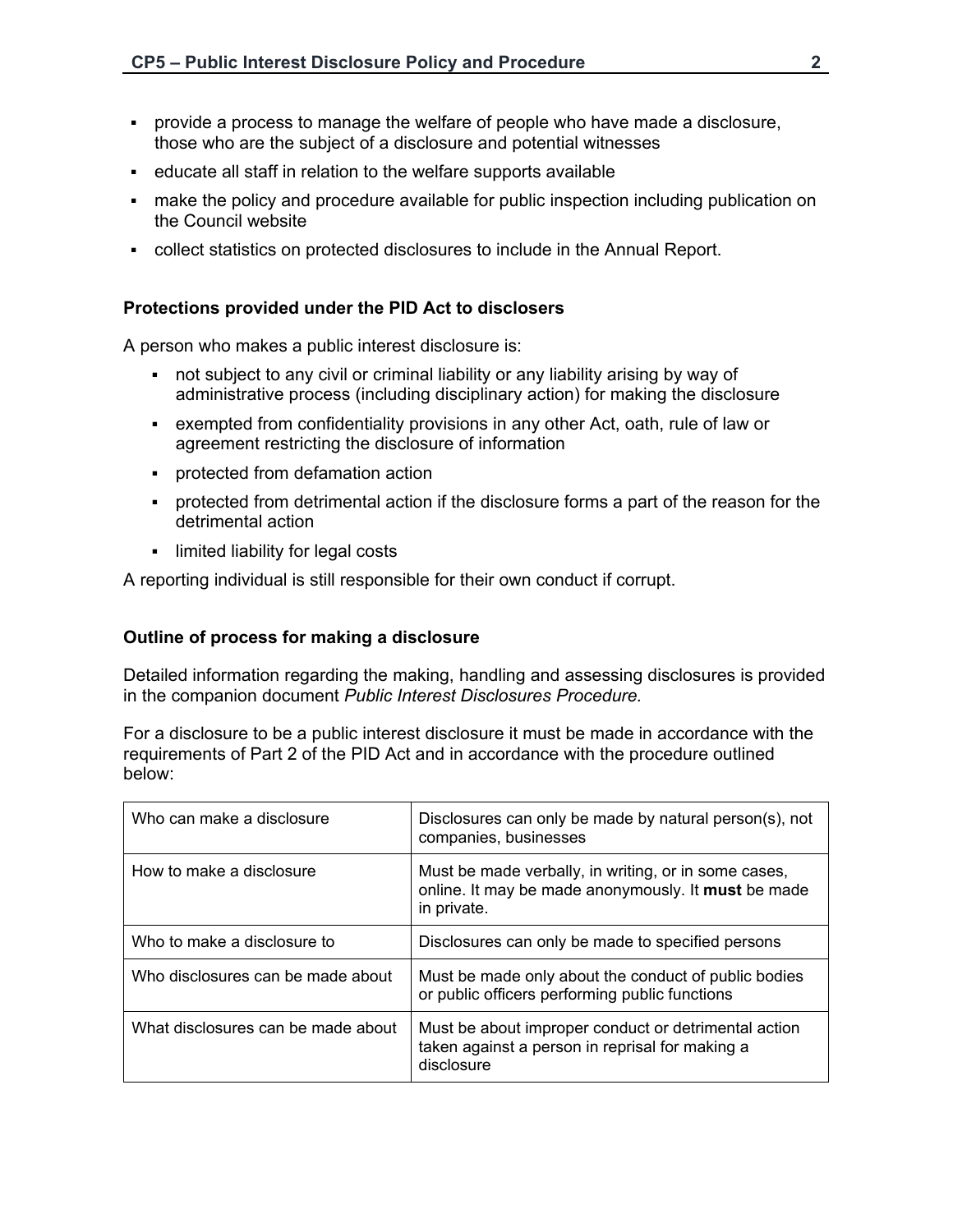When there is an immediate threat to health and safety, the need to preserve property or allegations of serious criminal conduct, disclosure can be directly made to Victoria Police and the protections of the PID Act still apply.

Source documents

- *Public Interest Disclosures Act* 2012
- *Independent Broad-based Anti-corruption Commission Act* 2011
- *Independent Broad-based Anti-corruption Commission Victoria Guidelines for making and handling protected disclosures, 2019*
- *Independent Broad-based Anti-corruption Commission Victoria Guidelines for protected disclosure welfare management, 2019*
- *Independent Broad based Anti-corruption Commission Victoria Directions for making mandatory notifications of suspected corruption 2016*
- www.ibac.vic.gov.au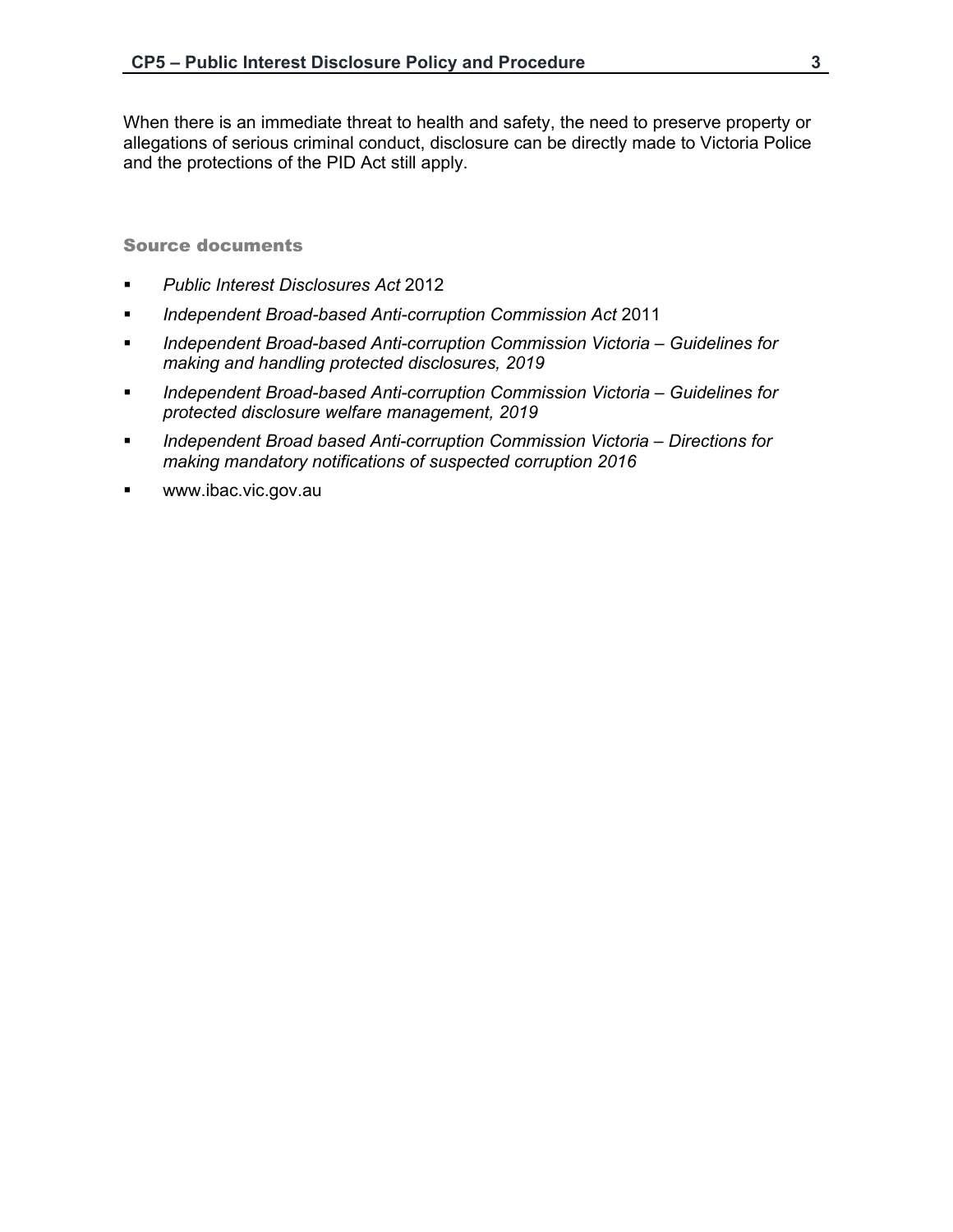## **Procedure**

The Council is required to establish and publish procedures under the *Public Interest Disclosures Act* 2012 (PID Act) and the *Independent Broad-based Anti-corruption Commission Act* 2011 (IBAC Act). The procedures must be available to councillors, staff, contractors and members of the public.

The Council encourages the disclosure of improper conduct by public officers or public bodies in accordance with the PID Act.

Making a disclosure

#### **What is a disclosure?**

A public interest disclosure is a disclosure by a person of information which shows or tends to show, or which the person reasonably believes shows or tends to show, improper conduct. It can also be about detrimental action against a person in reprisal for making a protected disclosure.

For a complaint to be a protected disclosure it must fit all the criteria nominated in Part 2 of the PID Act.

#### **Who can make a disclosure?**

Any natural person (or group of persons) can make a disclosure. A company or business cannot make a protected disclosure.

#### **About what can a disclosure be made?**

A disclosure must be made about the conduct of a person, public officer or public body in their capacity as a public body or officer.

#### **How can a disclosure be made?**

Disclosures may be made, and may be made anonymously, in the following ways:

Verbally:

- Must be in private
- In person
- By telephone
- Voice mail message
- Any other form of electronic communication that does not require writing.

In writing:

▪ Personal delivery to the CEO or Public Interest Disclosures Coordinator, Customer Service Centre, 1 Bridge St East, Benalla (marked confidential)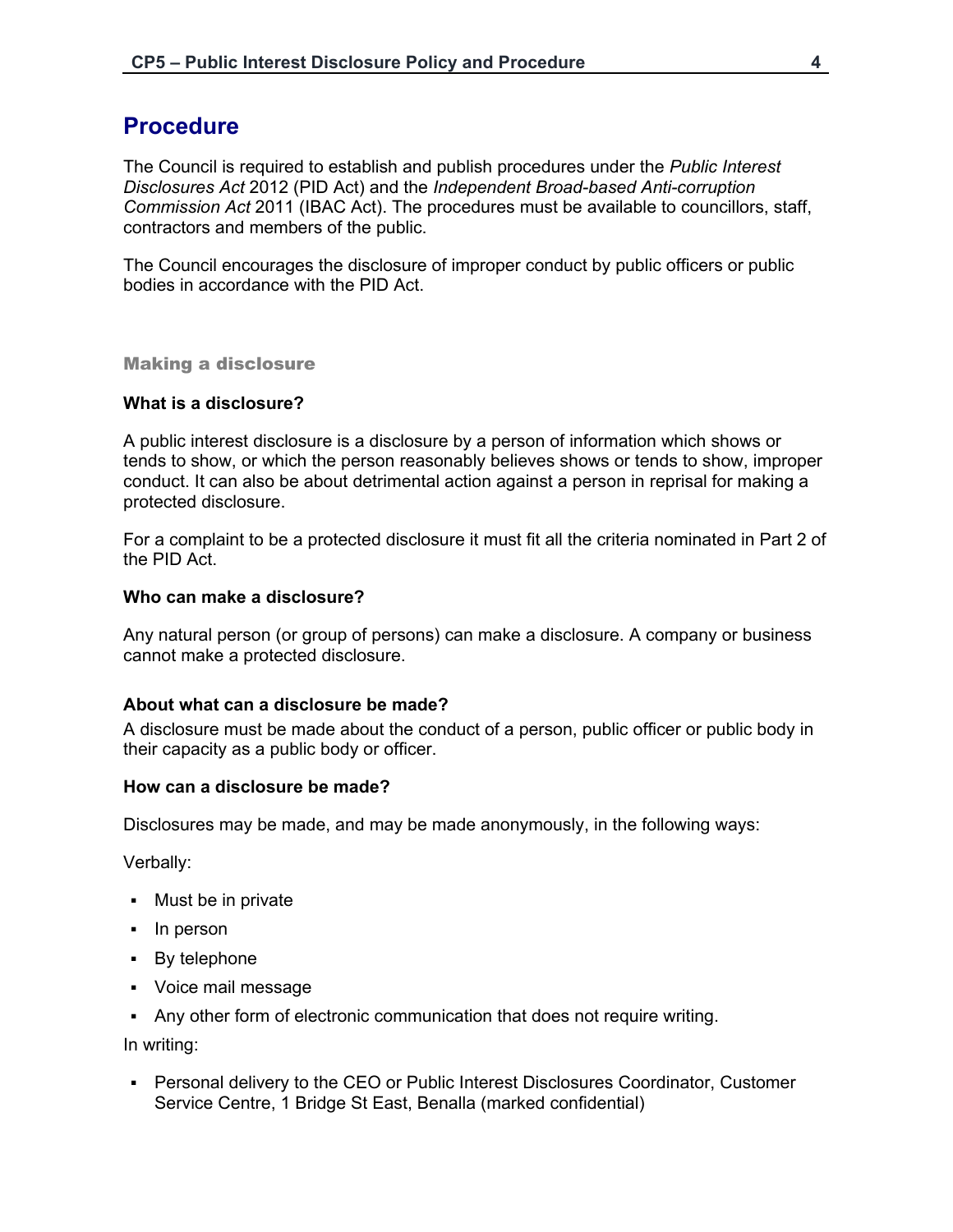- Mail addressed to the CEO or Public Interest Disclosures Coordinator, Benalla Rural City, PO Box 227, Benalla 3671(marked confidential)
- Email to the PIDC: robert.barber@benalla.vic.gov.au (marked confidential in subject line)
- IBAC, the Ombudsman and the Victorian Inspectorate can receive disclosures online.
- Facsimile (fax) is not an acceptable method.

#### **About whom can a disclosure be made?**

Disclosures can be made about public bodies or public officers acting in their public role. This includes a Council and Council employees.

Refer to the *Independent Broad-based Anti-corruption Commission Victoria – Guidelines*  for making and handling protected disclosures, 2019 (p.4) for a complete definition.

#### **To whom can a disclosure be made?**

The PID Act is specific about who can receive disclosures depending on who is the subject of the disclosure.

Within a council the people who can receive a disclosure are:

- **The Chief Executive Officer**
- The Public Interest Disclosures Coordinator
- A direct or indirect manager or supervisor of the discloser or of the person about whom a disclosure is being made.

If the subject of the disclosure is a Councillor the disclosure must be made directly to the IBAC or the Victorian Ombudsman.

IBAC, the Ombudsman, the Victorian Inspectorate, the Chief Commissioner of Police, the Judicial Commission of Victoria, the Chief Municipal Inspector, the Information Commissioner and the parliamentary Integrity and Oversight Committee can receive specific types of disclosures.

#### **Misdirected disclosures**

If the Council receives a misdirected disclosure, but the discloser believed the council to be the correct place for that particular disclosure, the Council can still notify the disclosure to IBAC for assessment as a public interest complaint.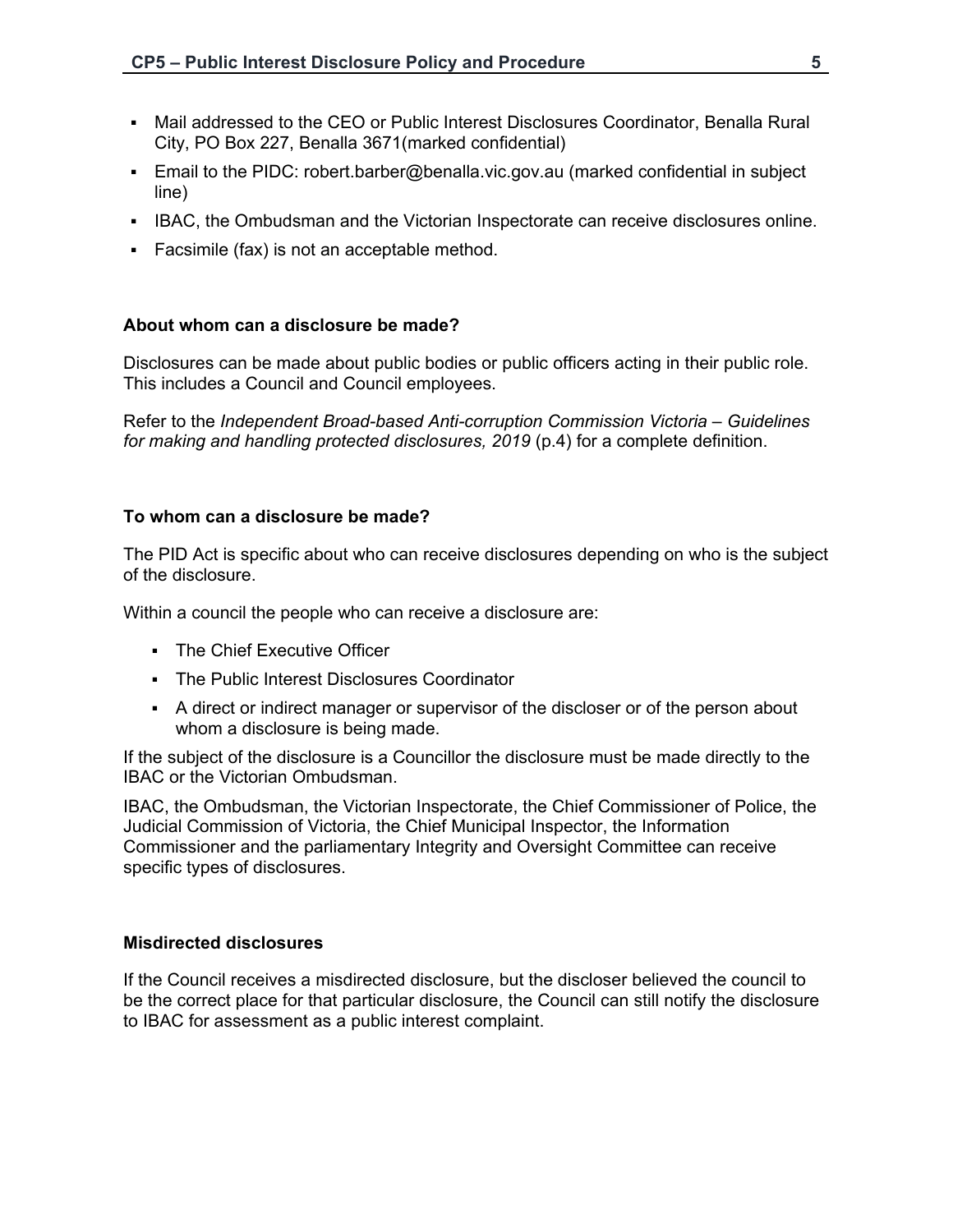#### **Mandatory Disclosures by the Principal Officer**

Under s 57 of the IBAC Act CEOs of councils are required to make mandatory notifications if they suspect corruption is occurring. Where this obligation overlaps with a potential protected disclosure, the Council should first deal with the matter in accordance with the PID Act. If the matter is not notified to IBAC in accordance with the PID Act, the Council should consider whether the CEO may be required to notify the matter to IBAC.

#### **Confidentiality**

The PID Act imposes confidentiality obligations regarding disclosures. It is however lawful for a discloser to disclose that a PID has been made to IBAC in the following circumstances:

- to seek support from medical practitioners, confidential employee assistance programs and trade unions.
- to make a workers' compensation claim to WorkCover
- to make an application to Fair Work Commission or related legal proceedings

If a confidentiality notice has been issued by IBAC, a discloser may nonetheless still share information with:

- a spouse or domestic partner
- employer or manager
- additional support and legal bodies as listed above

#### Improper conduct

Improper conduct means:

- Corrupt conduct
- Conduct of a public officer or public body engaged in by the public officer or public body in their capacity as a public officer or a public body that constitutes any of the following:
	- a criminal offence
	- serious professional misconduct
	- dishonest performance of public functions
	- an intentional or reckless breach of public trust
	- an intentional or reckless misuse of information or material acquired in the course of the performance of the functions of the public officer or public body
	- a substantial mismanagement of public resources
	- a substantial risk to the health or safety of one or more persons
	- a substantial risk to the environment.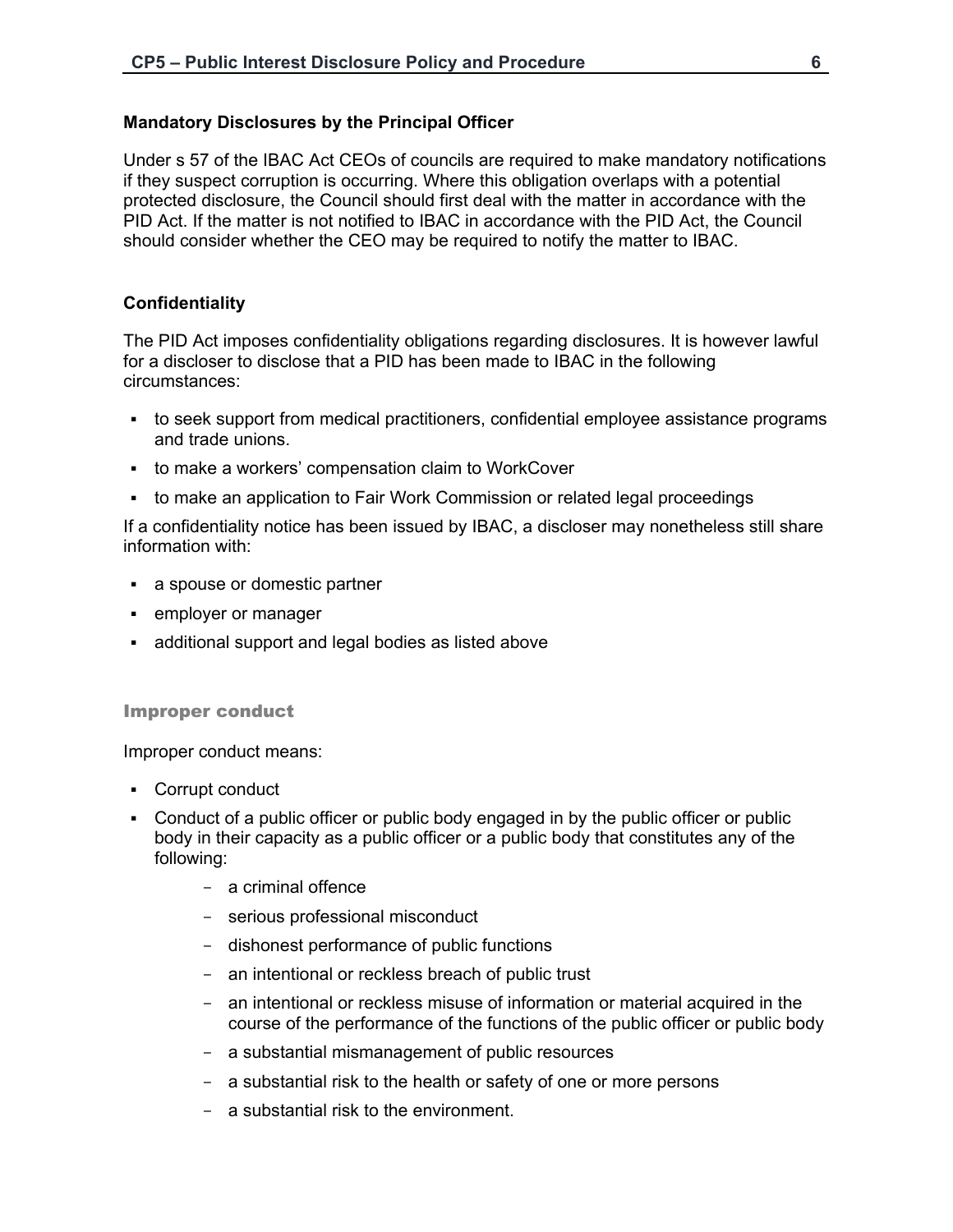- Conduct of any person that:
	- adversely affects the honest performance by a public officer or public body of their functions
	- is intended to adversely affect the effective performance or exercise by a public officer or public body of their functions or powers and results in the person or an associate obtaining:
		- a licence, permit, approval, authority or other entitlement
		- an appointment to a statutory office or as a member of the board of any public body
		- **EXED** a financial benefit or real or personal property
		- any other direct or indirect monetary or proprietary gain

that the person or associate would not have otherwise obtained.

- Conduct of any person that could constitute a conspiracy or attempt to engage in any of the conduct referred to above.

Initial assessment of a disclosure

For a disclosure to be considered assessable by IBAC it must meet all the requirements for a public interest disclosure in Part 2 of the PD Act. If it does not meet all the requirements then it is not a public interest disclosure and should be dealt with under the Council's complaint handling process. See page four of this policy for the requirements of a protected disclosure.

When a complaint or disclosure is by any other prescribed officer (see *To whom can a disclosure be made?* on page four) it should immediately be forwarded to the PIDC. On receipt of a disclosure, the PIDC will determine if it is required to be forwarded to IBAC for assessment. **See Figure 1** for a summary of the process.

IBAC may delay its determination of a PID, allowing action already in train to deal with the matter to be completed if appropriate, before it is determined as a PIC.

IBAC has the power to refer a PIC to any body for action if the complainant agrees with the referral and the body to which the PIC is to be referred agrees.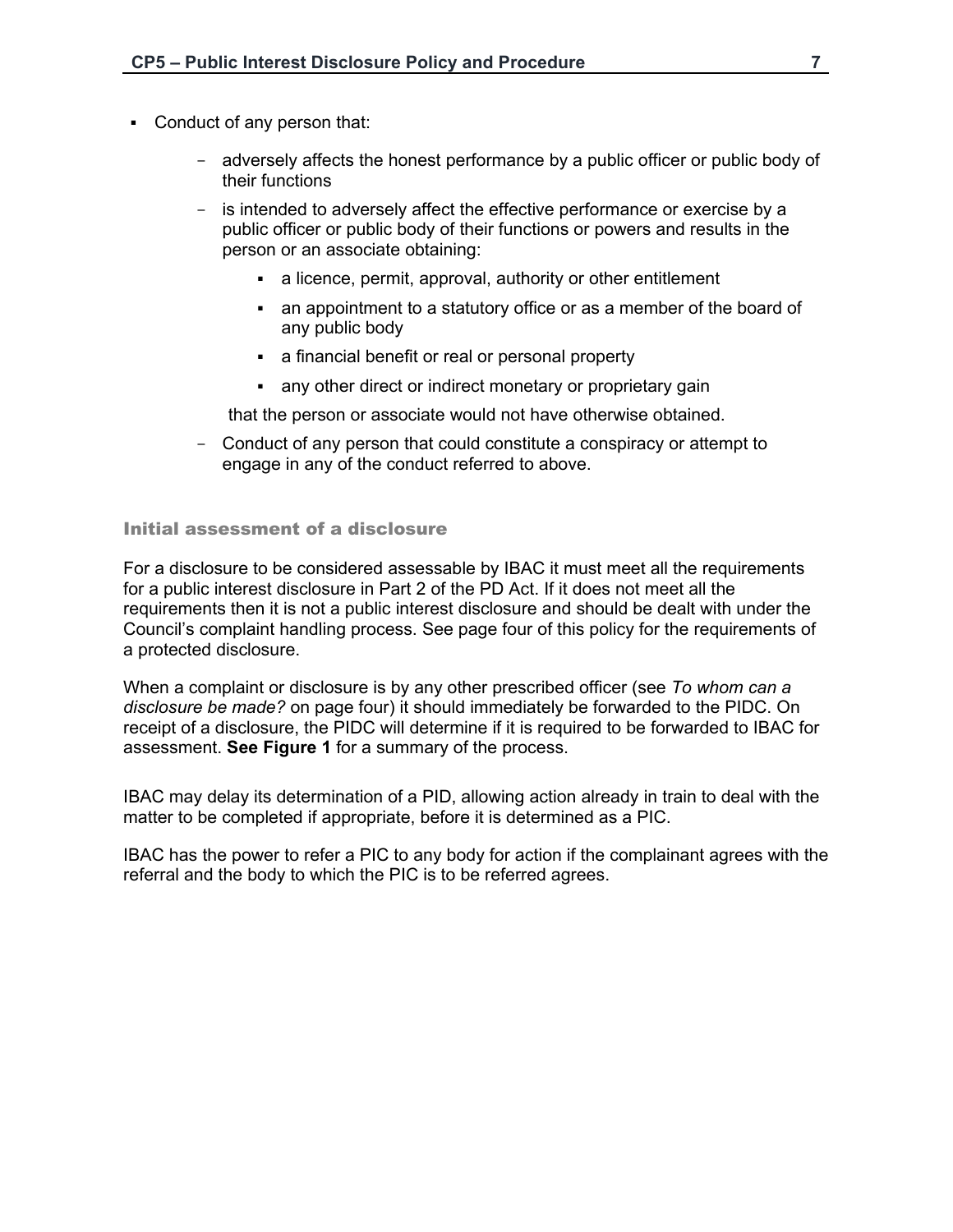

#### **Figure 1 – Internal Council procedure for dealing with disclosures**

#### Investigation

During an investigation, an investigating entity may disclose information where it is necessary for the purpose of the investigation, and/or where it is relevant to certain other bodies' functions and is appropriate to pass on. The bodies an investigating agency may pass information to include IBAC, the Victorian Inspectorate, the Victorian Ombudsman, the Victorian Auditor-General, Victoria Police, the Office of Public Prosecutions, the Commission for Young People, and the Australian Federal Police.

IBAC may determine on receiving a PID that it is appropriate to refer the matter to another relevant body. This requires the consent of both the discloser and the notifying agency.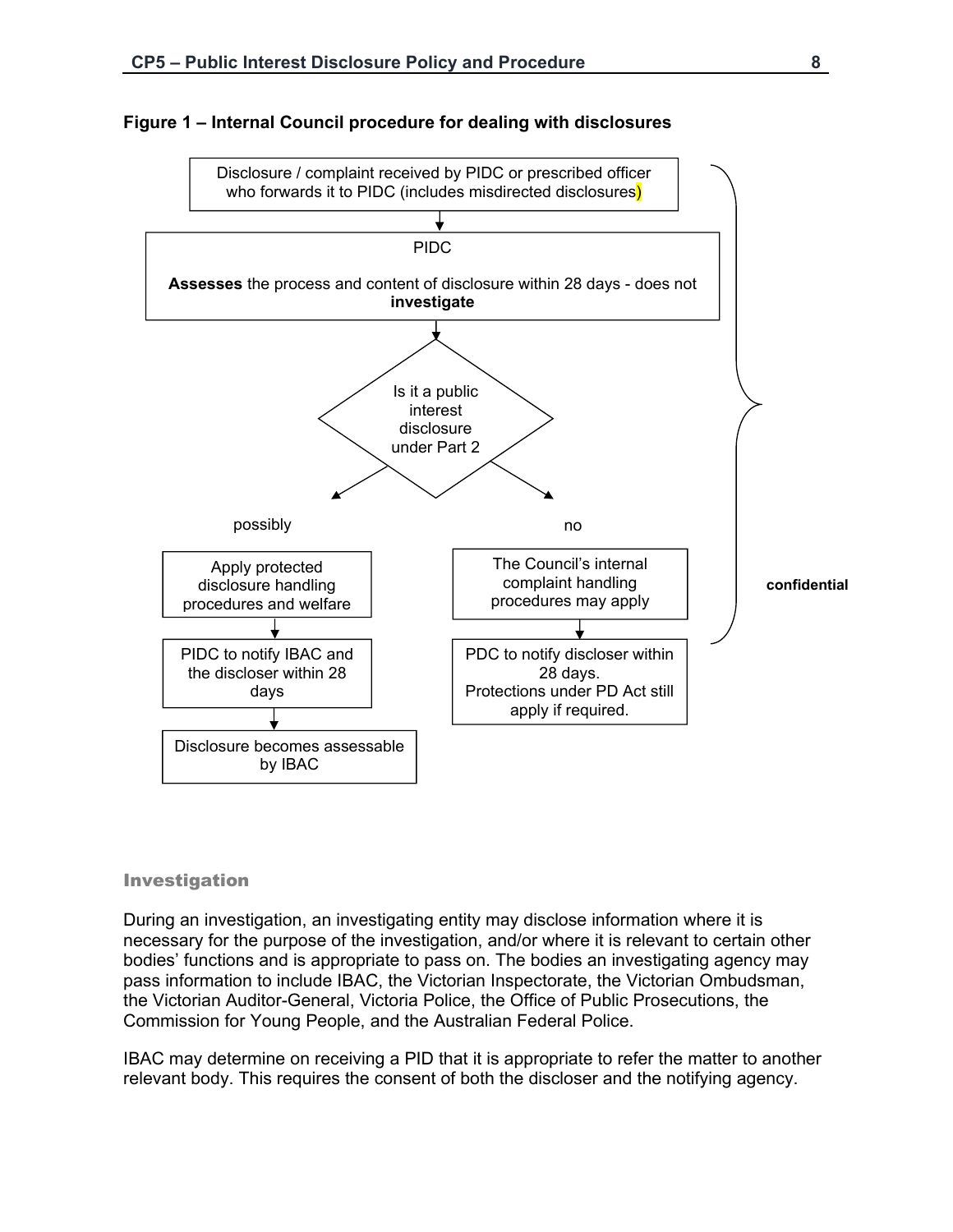#### Conclusion of investigation

At the conclusion of its investigation IBAC must provide the discloser with information about the results of the investigation and any action taken by IBAC or any recommendation by IBAC that further action be taken. IBAC may provide information about the conduct and result of the investigation to the Council but it must not provide any information that might lead to the identification of a discloser. The provision of such information to the discloser or the Council is not compulsory if it is likely to lead to an adverse outcome as specified in the IBAC Act section 163(4).

#### External disclosures

Where a disclosure has not been adequately addressed, a discloser may make a further disclosure to external parties (such as journalists or politicians). The conditions under which this may happen are:

- The original disclosure was not made anonymously.
- The original disclosure was determined to be a public interest complaint.
- One of the following applies:
	- the discloser has not been notified of any action taken within six months of a determination that a disclosure was a public interest complaint, and has not received a response 30 days after requesting an update on progress
	- An investigation has not been completed 12 months after determination that a disclosure was a public interest complaint, and has not received a response 30 days after requesting an update on progress; or they receive a response but receive no further update advising the investigation has been completed six months after that response.

The protections under Part 6 of the PID Act apply to these disclosures.

Any external disclosure must not contain information that may prejudice a criminal investigation or other legal proceedings and must not contain information that is likely to disclose investigative methods used by IBAC or Victoria Police.

#### Freedom of Information Act

The Freedom of Information Officer will inform the PIDC of requests under the *Freedom of Information Act 1982* to ensure disclosure under the FOI Act is not applied to any document that relates to a protected disclosure, an assessable disclosure or that is likely to lead to the identification of a person who has made an assessable disclosure.

#### Managing welfare

The Council acknowledges the protection of genuine persons making protected disclosures against detrimental action is essential for the effective implementation of the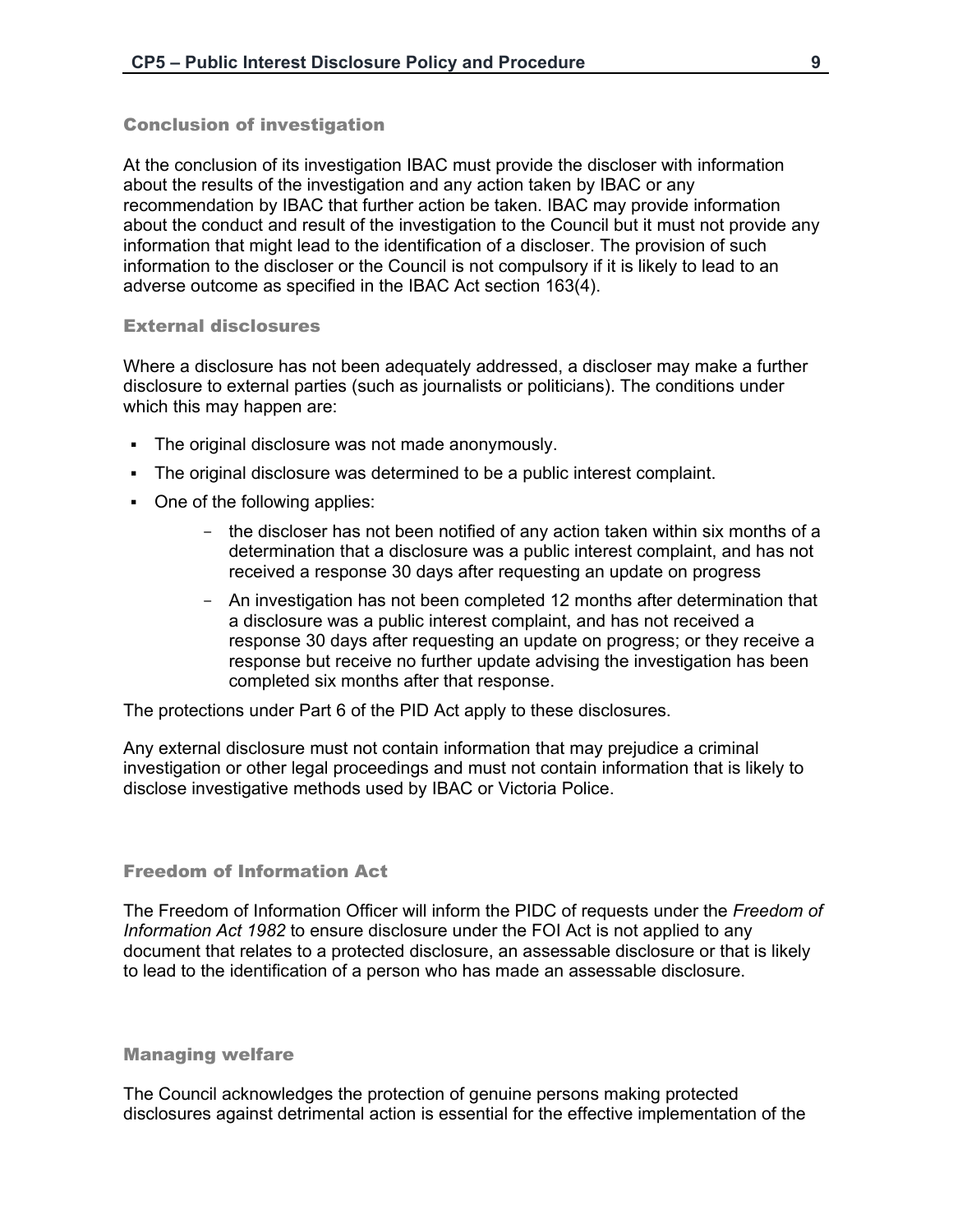Act and is, therefore, responsible for ensuring persons making a protected disclosure and a person cooperating with an investigation into a PID complaint are entitled to be protected from direct and indirect detrimental action and encourages a culture supportive of protected disclosures being made. Council employees are protected under OH&S legislation, the *Charter of Human Rights and Responsibilities Act 2006*, the *Public Administration Act 2004*, the Victorian Public Sector Code of Conduct and the PID Act.

## **Protections provided under Part 6 of the PD Act:**

- Discloser not subject to any civil or criminal liability or administrative action for making the disclosure
- Discloser is not committing an offence under the *Constitution Act 1975* or any other oath, rule of law or practice for breaching confidentiality
- Discloser cannot be held liable for defamation in relation to information included in a protected disclosure
- Discloser is protected from detrimental action in response to making the disclosure.

#### **What is detrimental action?**

Detrimental action is any action taken against a discloser in reprisal for making a public interest disclosure, or which incites another person to take detrimental action. If adverse action is taken against an employee and a PID forms any part of the reason for the adverse reaction, it is detrimental action and is a criminal offence.

Nevertheless, management actions which do not relate to the disclosure may still be taken with a discloser in respect of performance development, conditions of employment or discipline or to ensure the safety of the workplace.

An employee who has made a PID and believes on reasonable grounds that detrimental action is being or has been taken against them may request a transfer of employment.

## **Persons who are the subject of public interest disclosures**

The Council recognises that employees against whom disclosures are made must also be supported during the handling and investigation of disclosures.

The Council will take all reasonable steps to ensure the confidentiality of the person who is the subject of the disclosure during the assessment and investigation process. Where investigations do not substantiate disclosures, the fact that the investigation has been carried out, the results of the investigation, and the identity of the person who is the subject of the disclosure will remain confidential. The Protected Disclosure Coordinator will ensure the person who is the subject of any disclosure investigated by or on behalf of a public body is:

**•** informed as to the substance of the allegations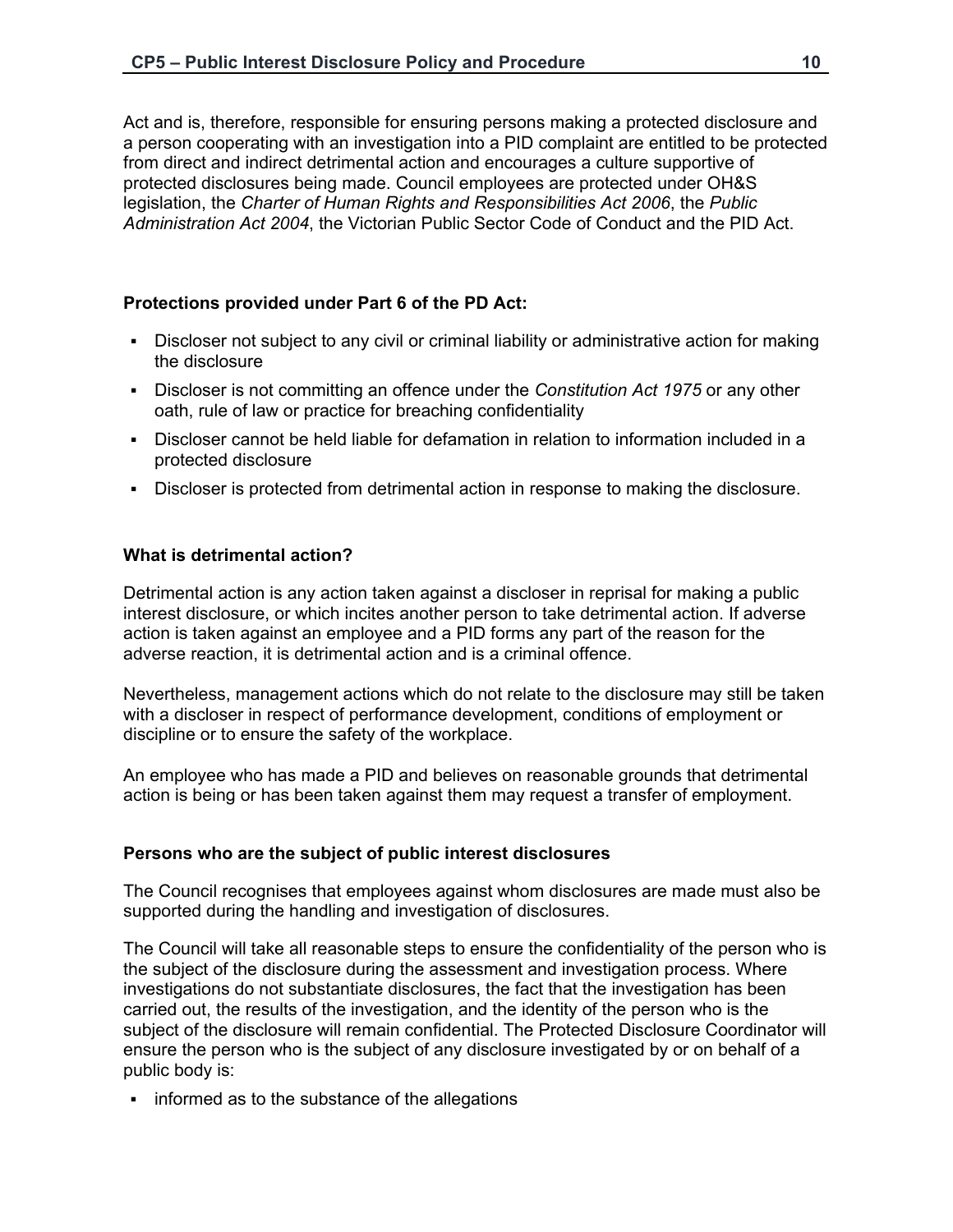- given the opportunity to answer the allegations before a final decision is made
- informed as to the substance of any adverse comment that may be included in any report arising from the investigation
- provided the opportunity for his or her defense to be set out fairly in any report.

Where the allegations in a disclosure have been investigated, the Protected Disclosure Coordinator will formally advise the person who is the subject of the disclosure of the outcome of the investigation.

The Council will give its full support to a person who is the subject of a disclosure where the allegations contained in a disclosure are clearly wrong or unsubstantiated. If the matter has been publicly disclosed, the Chief Executive Officer will consider any request by that person to issue a statement of support setting out that the allegations were clearly wrong or unsubstantiated.

## **Limitation on protection**

- If the discloser has made a false disclosure or provided false information, he/she is not protected.
- There is no protection for a discloser against legitimate management action if the person is implicated in misconduct whether that misconduct is related to the PID or not. A discloser will still be held liable for their own conduct.
- A discloser is restricted from sharing information they receive from IBAC about whether their PID has been dismissed, referred or investigated and from disclosing any information they receive about the results of any investigation. Exceptions apply if it is necessary to seek legal advice, get the support of a health practitioner or trade union or make a compensation claim to WorkCover.

## **Appointment of Protected Disclosure Coordinator**

The Chief Executive Officer appoints the General Manager Corporate to act as the public Interest Disclosure Coordinator (PIDC) to:

- **impartially assess each disclosure to determine whether it is a protected disclosure**
- coordinate the centralised reporting system used by the Council
- be a contact point for general advice about the operation of the Act and for integrity agencies such as IBAC
- be responsible for ensuring the Council carries out its responsibilities under the Act and the Guidelines
- I liaise with IBAC in regard to the Act
- advise the person making the protected disclosure of the progress of an investigation into the disclosed matter
- collate statistics on disclosures made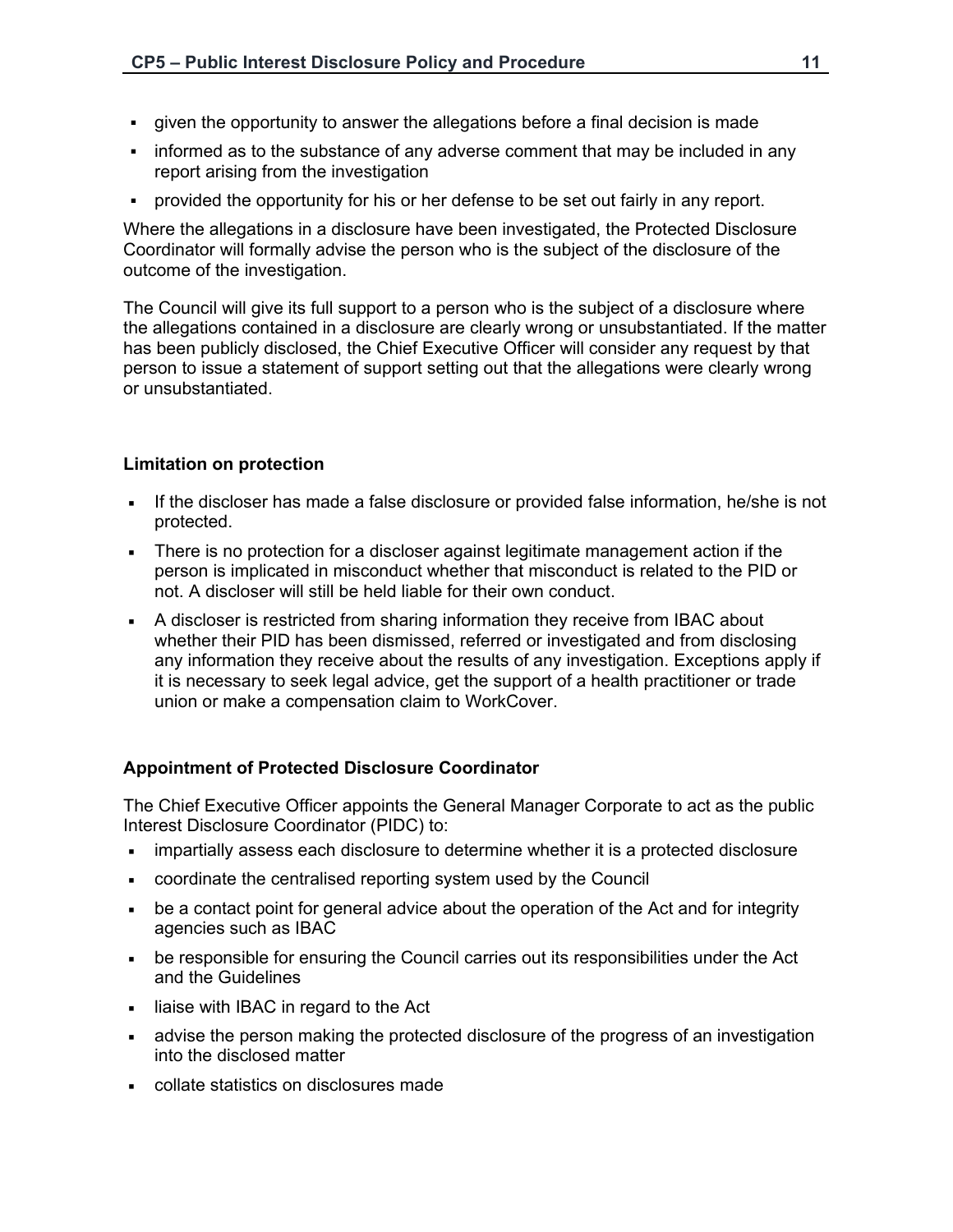- take all necessary steps to ensure the identity of the person making a protected disclosure and the identity of the person who is the subject of the disclosures are kept confidential
- establish and manage a confidential filing system
- liaise with the Chief Executive Officer.

## **Appointment of Welfare Officer**

The Chief Executive Officer appoints the Manager People and Performance to act as the Welfare Officer to:

- examine and respond to the needs of the discloser and the subject of the disclosure (welfare and protection)
- provide information about the processes and outcomes
- provide reassurance
- manage discloser's expectations
- proactively work to prevent detrimental action from occurring
- manage gossip and rumours about a disclosure
- **advise all parties of their rights**
- record 'Case Management' information
- ensure expectations are realistic.

If the disclosure is in relation to the General Manager Corporate and Community then the Chief Executive Officer will retain the authority for all aspects of the Acts or appoint an officer to advise on the process.

If the disclosure is in relation to the Welfare Officer then the General Manager Corporate and Community will act as the Welfare Officer or appoint an officer to act as the Welfare Officer.

#### **DEFINITIONS**

**assessable disclosure –** a disclosure that must be forwarded to IBAC or the Victorian Inspectorate

**corrupt conduct** – is conduct that would, if proved beyond reasonable doubt at trial, constitute an indictable offence or the common law offence of attempting to pervert the course of justice or bribery of a public official

**detrimental action** - any action taken against a discloser in reprisal for making a public interest disclosure, or which incites another person to take detrimental action.

**IBAC** – Independent Broad-based Anti-corruption Commission

**improper conduct** – the combination of both corrupt conduct as defined in s of the *IBAC Act* and specified conduct as defined s 4(2) in the PD Act